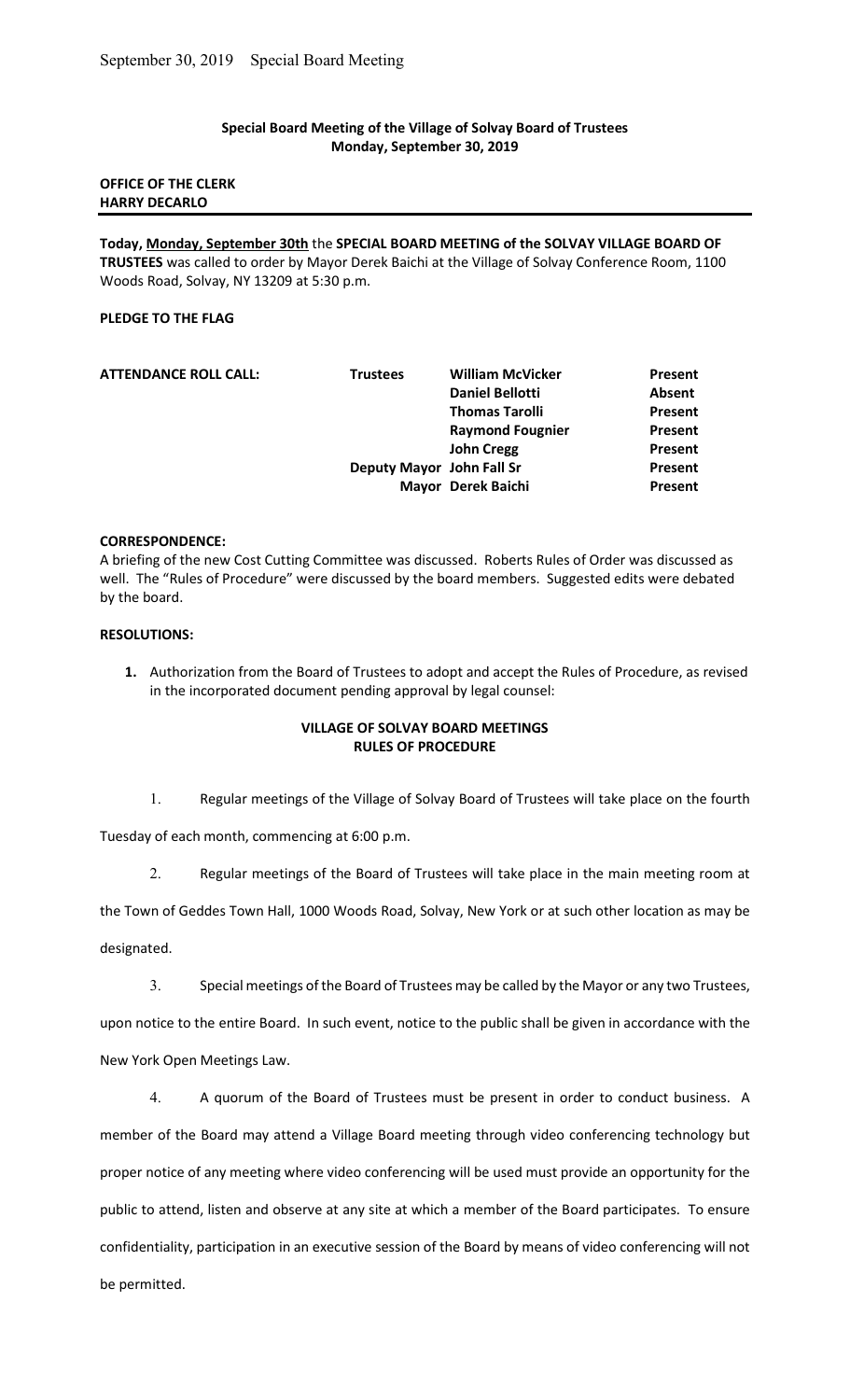# September 30, 2019 Special Board Meeting

5. Executive sessions will be held in accordance with §105 of the New York Public Officers Law. Any and all matters discussed in Executive Session are of a confidential nature. Breach of this confidentiality is considered unethical behavior and gross misconduct.

6. The agenda for every meeting of the Board of Trustees will be prepared by the Village Clerk, at the direction of the Mayor.

7. The Mayor or any Trustee should have items placed on the agenda, at least one week prior to a scheduled meeting, at which time the agenda will be circulated to all Board members, along with any supporting documentation. A final agenda will be prepared and emailed to all Board members no later than 5:00 p.m. the Friday before the meeting. If necessary, a supplemental agenda may be distributed at the beginning of the meeting. Any item to be placed on the agenda by a Trustee requires prior approval by the Mayor.

8. Items may be added to the agenda at any time, including during the meeting, by a majority vote of the Board of Trustees.

9. Each member of the Board of Trustees has one vote.

10. The Mayor may vote on any matter but must vote in case of a tie.

11. A vote upon any question will be taken by "yes" and "no".

12. The Village Clerk shall record the votes on each item, including any abstentions or members absent.

13. For purposes of determining whether a matter passed, the clerk must tally the number of "yes" votes.

14. Unless otherwise specified by NYS Law, a majority of the totally authorized voting power of the board must vote "yes" for the matter to pass.

15. Minutes will be taken by the Village Clerk.

16. Minutes must consist of a record of all motions, proposals, resolutions and any other matter formally voted upon and the vote thereon.

17. The Mayor shall preside at all meetings of the Board.

18. In the Mayor's absence, the Deputy Mayor will preside. In the absence of both the Mayor and the Deputy Mayor, the Board members present shall select a presiding officer for that meeting.

19. Board members shall be recognized by the presiding officer before making motions or

speaking.

20. All motions require a second.

21. A member, once recognized, may not be interrupted when speaking.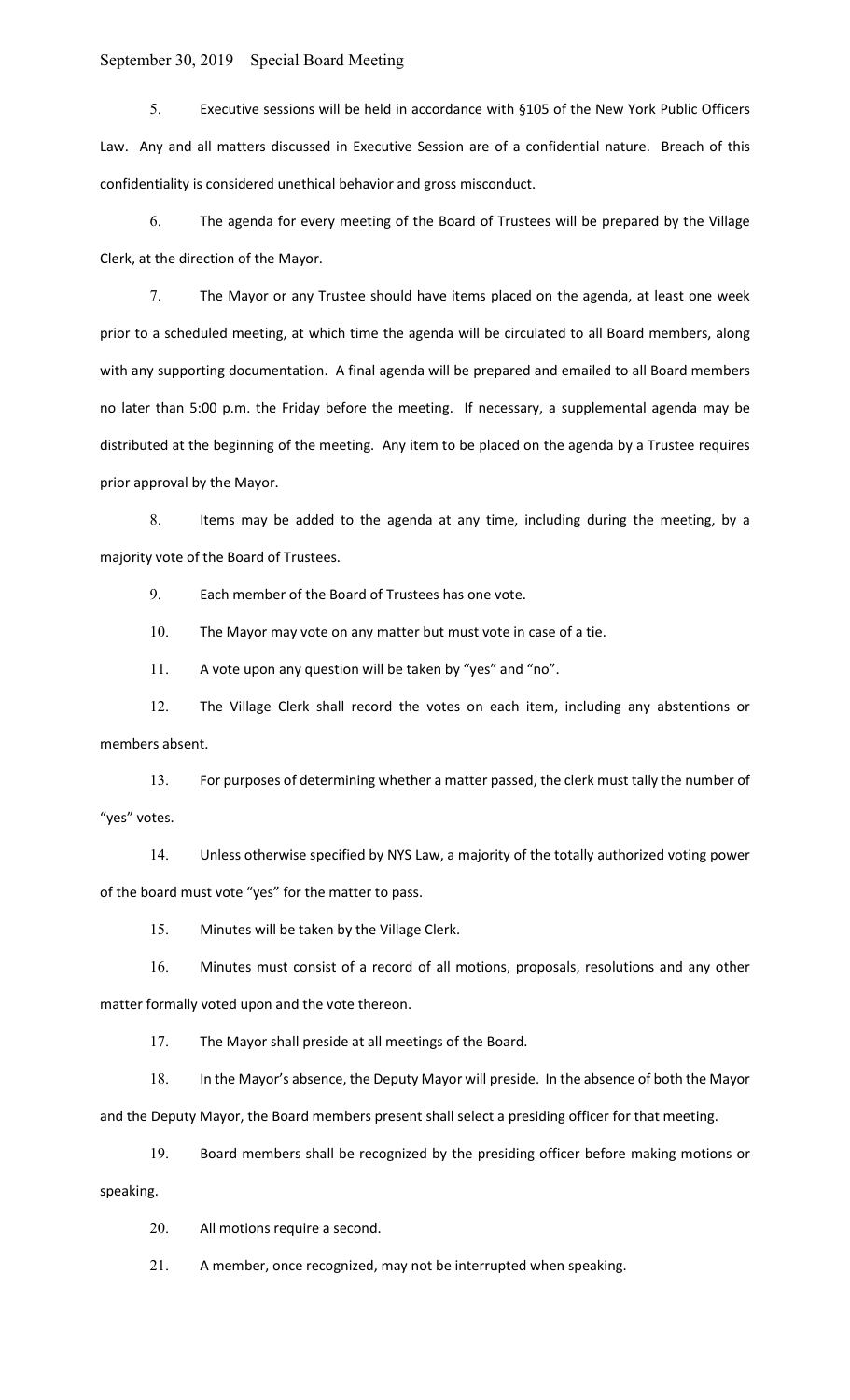### September 30, 2019 Special Board Meeting

22. Motions to close or limit debate require a two-thirds vote.

23. A "Petitions" or public comment period, intending to serve as a "one-way dialogue" to allow the public an opportunity to address the Village Board, will be held at the beginning of each Regular Village Board meeting. The public may only speak during the meeting's "Petitions" period, during public hearings and at such other time as a majority of the Board allows.

24. Speakers must be recognized by the presiding officer.

25. Speakers, except for Board members, must step up to the podium to speak.

26. Speakers must give their name and address, for the record.

27. Speakers must limit their remarks to five minutes on a given topic.

28. Speakers may not yield any remaining time they may have to another speaker.

29. All remarks must be addressed to the Board as a body and not to individual Board members or to other members of the public.

30. All members of the public and all public officials may tape or video record meetings of the Board. Recording is not allowed during executive sessions. Any such recording must be done in a manner which does not interfere with the meeting.

31. Speakers, including Village Board Members, must observe commonly accepted rules of courtesy, decorum, dignity and good taste. There shall be no demonstrations, booing, clapping or other disruption of the meeting.

32. It shall be the responsibility of the Village Clerk to enforce the time limitations imposed upon Petitioners and during opportunities for public comment.

MOTION: Raymond Fougnier SECOND: Derek Baichi AYES: 6 NAYES: 0 MOTION CARRIED

### PETITIONS: None

Resolved that this Board of Trustees move into Executive Session to discuss a personnel matter at 6:42 p.m.

MOTION: John Fall Sr SECOND: Raymond Fougnier AYES: 6 NAYES: 0 NAYES: 0 MOTION CARRIED

Resolved that the Executive Session be closed and that this Board return to the regular meeting at 7:02 p.m.

MOTION: John Cregg SECOND: William McVicker AYES: 6 NAYES: 0 MOTION CARRIED